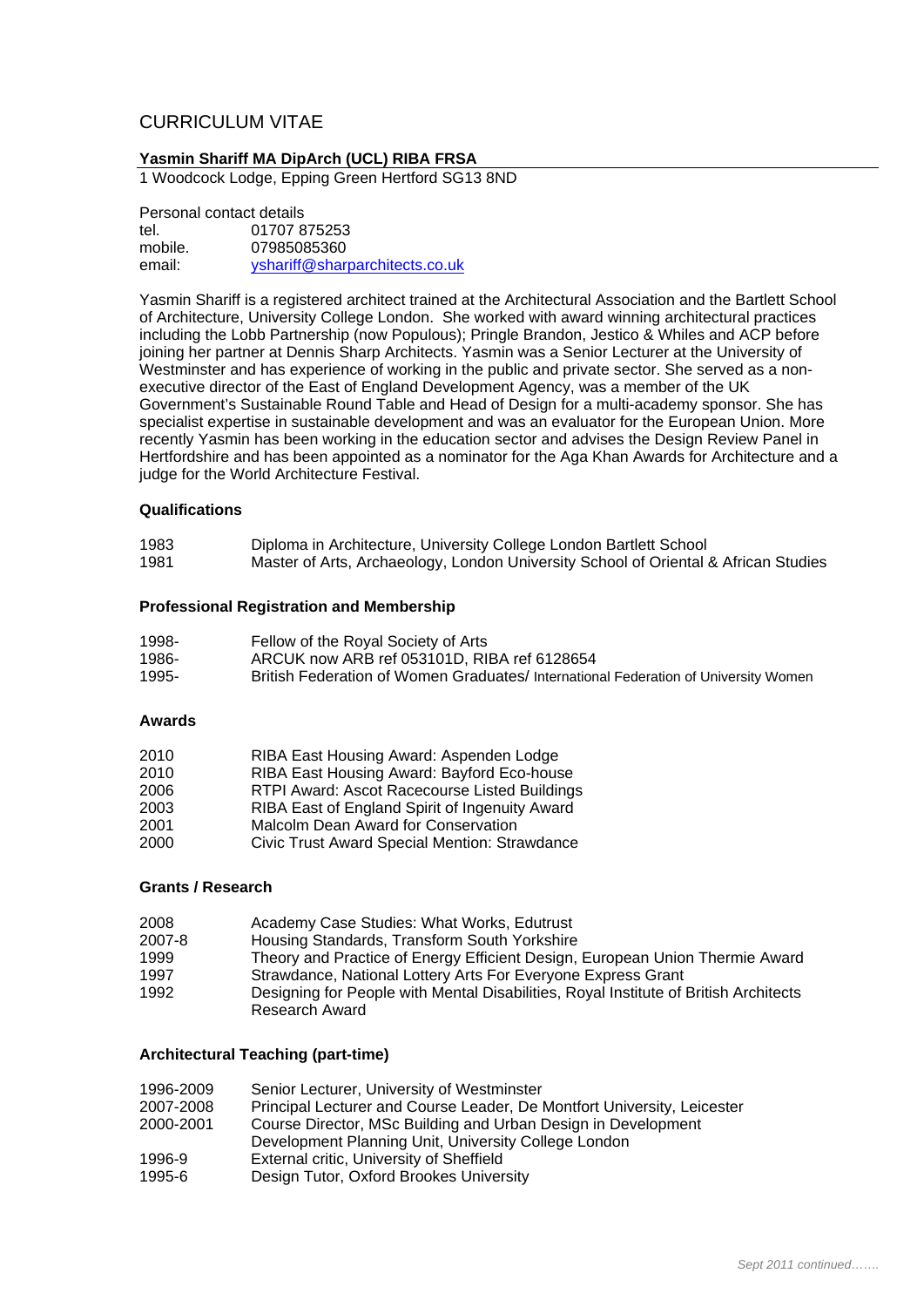Yasmin Shariff MA DipArch RIBA FRSA

*Sept 2011 continuation sheet* 

# **Architectural Practice**

| 2008-11   | Head of Design and Architecture, EACT        |
|-----------|----------------------------------------------|
| 1992-     | Partner of Dennis Sharp Architects.          |
| 1989-91   | Project Architect, Jestico + Whiles          |
| 1988-89   | Project architect, Pringle Brandon           |
| 1986-1987 | Project architect, Architects Co-Partnership |
| 1984-1986 | Project architect, Lobb Partnership          |
| 1979-80   | Assistant to Amyas Connell, Triad Architects |
| 1978      | Assistant, Chuddha International             |
|           |                                              |

## **E-ACT Projects (Head of Design)**

2008-2011 Heartlands Academy, Birmingham 950 students, £23.4m, opening Aug 2012 Shenley Academy, Birmingham, 1150 students, £22.66m opening Aug 2012 North Birmingham Academy, 1150 students, £23.4m opening Aug 2013 Parkwood Academy, Sheffield, 900 students, £18.68, opening Aug 2012 Lambeth Academy, London, 1100 students, £17.9m, opening Aug 2014 Crest Academies, London, 2,200 students, £41m, opening Aug 2014 Winsford Academy, Cheshire, 1500 students, £19.5m, opening Sept 2013-14 Leeds West, Leeds, 1500 students, £29m, opening Sept 2011. Leeds East, Leeds, 1150 students, £16m, opening Sept 2014 Oldham Academy North, Oldham, 1200 students, £18.67, opening 2013 Dartmouth Academy, Devon, 936 students, £8.27m, opening Aug 2014

#### **DSA Selected Projects (Partner)**

| 2007-09 | Aspenden Lodge |  |
|---------|----------------|--|
|         |                |  |

- 2003-07 Listed Buildings at Ascot Racecourse
- 2006-08 Renault Factory renovation of Norman Foster iconic factory
- 2005 Community Centre, Luton
- 2005-9 Ecohome, Bayford
- 2005 Community Centre, Luton
- 1999 Strawdance, Dance studio and community environmental project
- 1996 Master planning, Hastings Gateway
- 1994-5 Trinity Bridge (with Santiago Calatrava)

#### **Selected Exhibitions/Conferences**

| 2011   | Aga Khan Academies Network, London                                                |
|--------|-----------------------------------------------------------------------------------|
|        |                                                                                   |
| 2008   | Connell, Ward and Lucas, Karlsruhe                                                |
| 2008   | Vancouverism, Canada House, London                                                |
| 2006   | Oscar Neimeyer, RIBA                                                              |
| 2005   | Aga Khan Award for Architecture, Architectural Journalism and Criticism in Kuwait |
| 2003   | Sharp Cuts, RIBA, London                                                          |
| 2002   | Eco cities, Kew Gardens                                                           |
| 2000   | Equinox 2000, London venues: RIBA, SERA, Dome, University of Westminster          |
| 1998   | Aga Khan Award for Architecture: Architecture for a Changing World, RIBA          |
|        | Kisho Kurokawa Retrospective, RIBA London                                         |
|        | Listed Building Show, Hatfield House Hatfield                                     |
| 1980   | Bilbao 2000: Royal Festival Hall London, Portsmouth and Glasgow                   |
|        | Bio-Climatic Skyscrapers, Building Centre London                                  |
| 1994&6 | Santiago Calatrava, RIBA London & Bruton St Gallery, London                       |
| 1994   | Connell Ward & Lucas, Building Centre London and Manchester                       |
| 1992   | Designing for People with Mental Disabilities, RIBA London                        |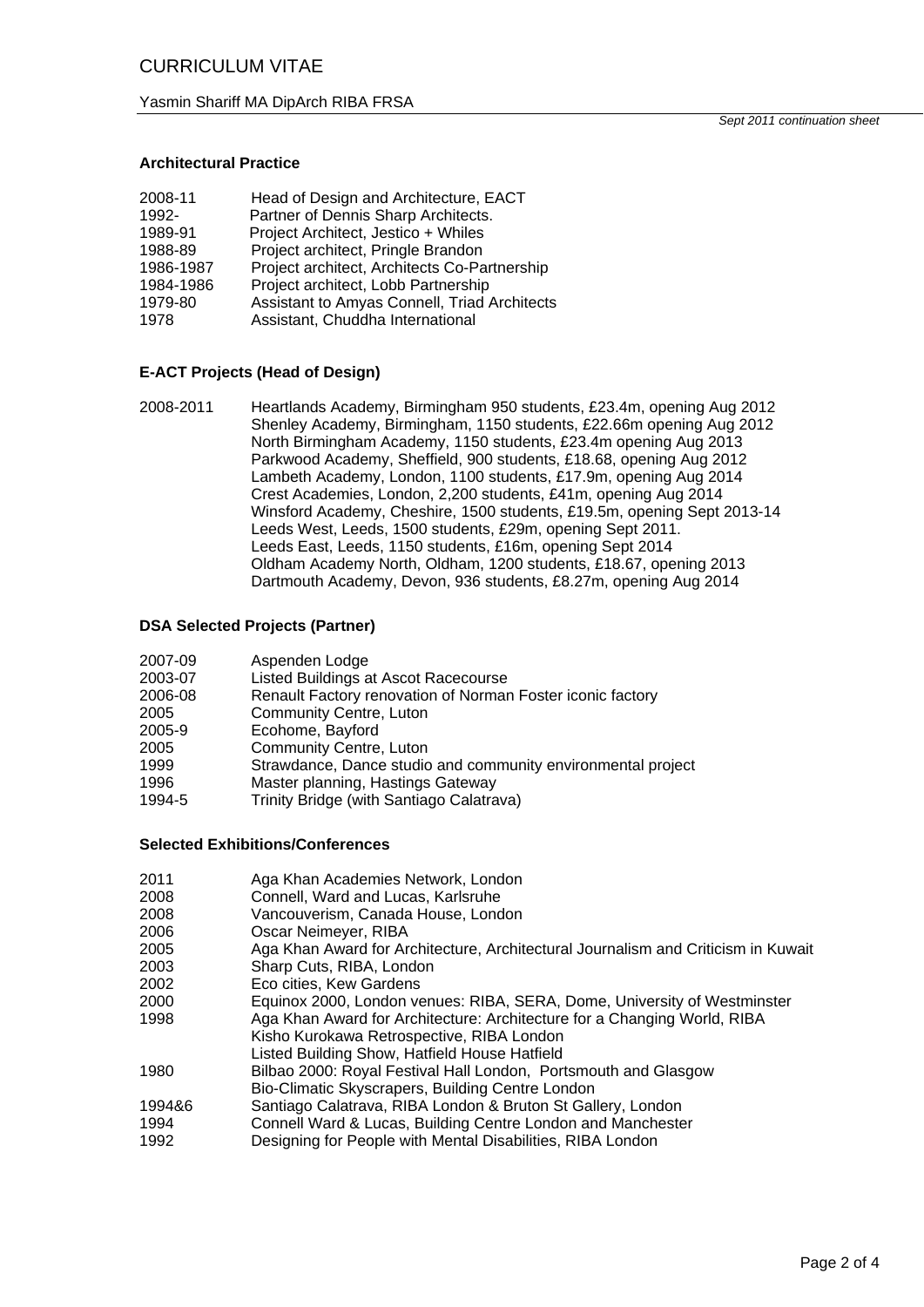*Sept 2011 continuation sheet* 

## **Appointments**

| $2011 -$  | RIBA National Council elected member                                    |
|-----------|-------------------------------------------------------------------------|
| $2011 -$  | Hertfordshire Design Panel                                              |
| $2010 -$  | World Architecture Festival, judge                                      |
| 2006-09   | Design Enabler, Transforming South Yorkshire                            |
| 2005-08   | <b>External Examiner De Montfort University</b>                         |
| 2004-     | <b>External Examiner University of Portsmouth</b>                       |
| 2003-09   | DCMS Review of Heritage Legislation, Steering Committee member          |
| 1998-     | <b>Civic Trust Assessor</b>                                             |
| 2006      | Co Chair, Inspire East                                                  |
| 2003-06   | Architects Registration Board, elected Board member                     |
| 2001-06   | East of England Arts (Council member)                                   |
| 2001-06   | East of England Development Agency (Board Member and Design Champion)   |
| 1998-04   | RIBA National Council, elected Council member                           |
| 1999-2001 | European Commission Evaluator for Framework 5                           |
| 1999-2002 | RIBA Sustainable Futures Committee, Vice Chairman                       |
|           | CIC Environment Committee now Sustainable Development Committee, member |
| 1999-2001 | DETR, UK Round Table on Sustainable Development, member                 |
| 1998-2001 | RIBA Eastern Region, Chair                                              |
| 1996-1998 | RIBA Hertfordshire Association of Architects, Chair                     |

## **Selected Publications**

*Towards a New Architect*, Architectural Press, 2010. Co-authored with Jane Tankard

#### **Selected articles**

Riots Updated: Why Britain is Burning, *Architects' Journal*, 12 August 2011 http://www.architectsjournal.co.uk/riots-updated-sennett-rykwert-till-de-botton-tavernor-and-more-on-why-britain-is-burning/8618373.article

Comment: Post BSF The Future Looks Bleak, *Architects' Journa*l, 14 July 2011, p10-11 The Age of Sinan, Architectural Culture in the Ottoman Empire, *Architectural Review*, Nov 05 p94 Volume Hysteria, *Planning in London*, Oct 2004, p31-2 Volume Builders can't deliver communities, *Building Design*, 9 July 04 Renaissance Britain, *Sunday Times Magazine*, Hugh Pearman, 30 April 00 p 32 Sustaining the Development, *Building Design*, Hattie Hartman, 31 March 00 p25 Hay and Why, *Building Design,* Robert Bevan, 22 January 1999 p17-19 Misunderstanding Architecture, *Architects' Journal*, 27 Feb 1997 p24-5 Cities of the Future, *Architects' Journal*, 4 July 1996 p24-6 Facades of the Future, *International Architecture &Construction*, Vol 2, London1994 p63-9 Damage Limitation, *Building Magazine Housing Supplement*, London March 1993, p11-14 Zanzibar Village Builds on African and European Ideas, *Architects' Journal*, 7 Oct 1992 p27 Art of Aquatecture, *World Architecture*, No 12, London1991 p54-7 Water Structures of the Sultanate of Gujarat, *Architectural Association Quarterly*, Vol 13 No4, London,1982 p34-40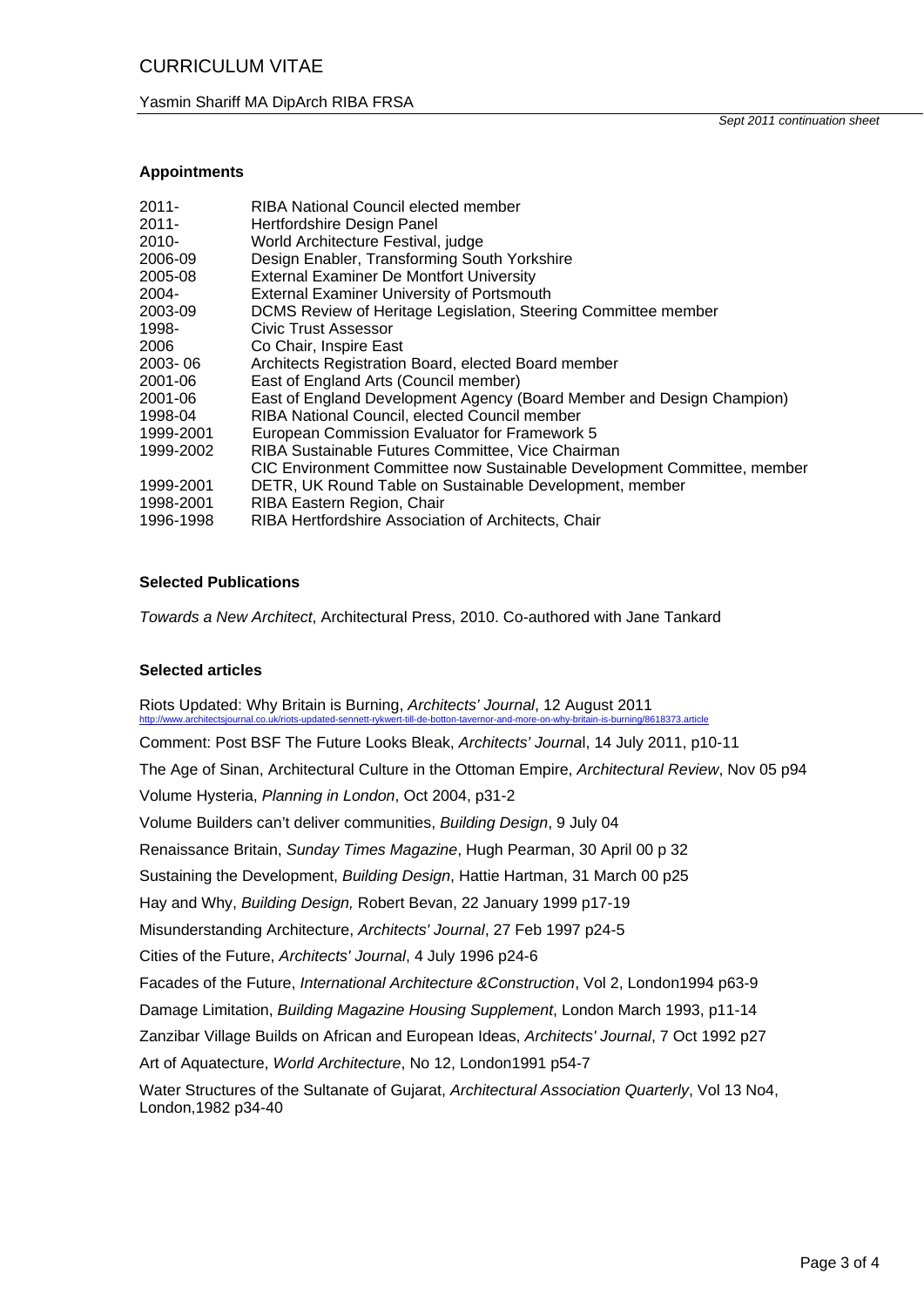# CURRICULUM VITAE

# Yasmin Shariff MA DipArch RIBA FRSA

## **Contributor:**

*Architectural Criticism and Journalism: Global Perspectives*, ed Mohammad Al-Asad with Majd Musa. 'Critical Culture: Lifting the Fog on Kuwait City' Aga Khan Award for Architecture, 2007 p181

*The Guinness Book of Records* 1492, ed Deborah Manley, London 1992

*The Encyclopedia of Vernacular Architecture of the World*, ed Paul Oliver, Cambridge 1998

*The Illustrated Dictionary of Architects and Architecture*, ed Dennis Sharp, London 1991

*Criticism in Architecture*, ed Robert Powell, Singapore: Concept Media/The Aga Khan Award for Architecture 1989*.* p44

## **Conference Papers/Speeches/Lectures**

UIA Conference, CICA Session, *New Academies*, Turin, June 2008

*Conservation of Concrete*, Karlsruhe University, May 2008

British Federation of University Graduates Regional Conference, *Historic Homes of the Future*, Cambridge, 11 March 2007

Keynote speech: Diverse City Exhibition opening, Girton College, Cambridge, Monday 23 October 2006

Dialogue of Cities, *Nairobi, Jua Kali, 20th Century City*, Vancouver, Museum of Anthropology, Vancouver, June 2006

Perceptions versus Mainstream Constructions of English Muslims Ghettoised: The Future of Multicultural Built Environment, *Critical Culture, Demolishing the Demons*, Birmingham 12 July 06

Kyoto Local: Concern into Action, *Eco-efficiency*, St Albans Abbey, April 2006

*Sustainable Seduction*, University of Mexico City, June 2005

*East Coast Connections: Africa and S America*, Merida, Yucatan, Mexico 13 June 2005

AKAF Conference, *Critical Culture, Lifting the Fog on Kuwait City*, Kuwait City, 6-7 December 2005

RTPI East of England Branch Conference, *Cultural Regeneration*, Cambridge, 2 November 2004

After dinner speech, Thunderers, *Palle-maille then and – Pell-mell now!,* Travellers Club, 2.12.04

Keynote Speech, EEDA: Women's Enterprise Strategic Framework, 13 October 2004

Sustainable Homes Conference, *Renewable Energy for Multiple Occupancy Buildings* (REMOB), Warwick University, April 1998

Workshop at the International Federation of University Women Council Meeting, *Sustainable Development and Women*, Geneva, July 1997

Address to the UN Plenary on *Sustainability* at the Habitat 11 Istanbul Conference as an NGO representative of the International Federation of University Women June 1996

The Uses of Tradition in Building Sustainable Environments: *Traditional N Indian Ecological Architecture*. 4th Conference of IASTE Tunis Dec 1994

Conservation of Architectural Heritage: *City of London: Facilitating Conservation and Urban Renewal,* Amman Jordan Nov 1993

#### **TV and Radio**

2009 One Show 2006 Vancouver: Dialogue of Cities 2002 Anglia News 2001-6 Landmark East 2001 Sky TV: Dream Palaces

Ends/YS/10/9/.2011/yshariff@sharparchitects.co.uk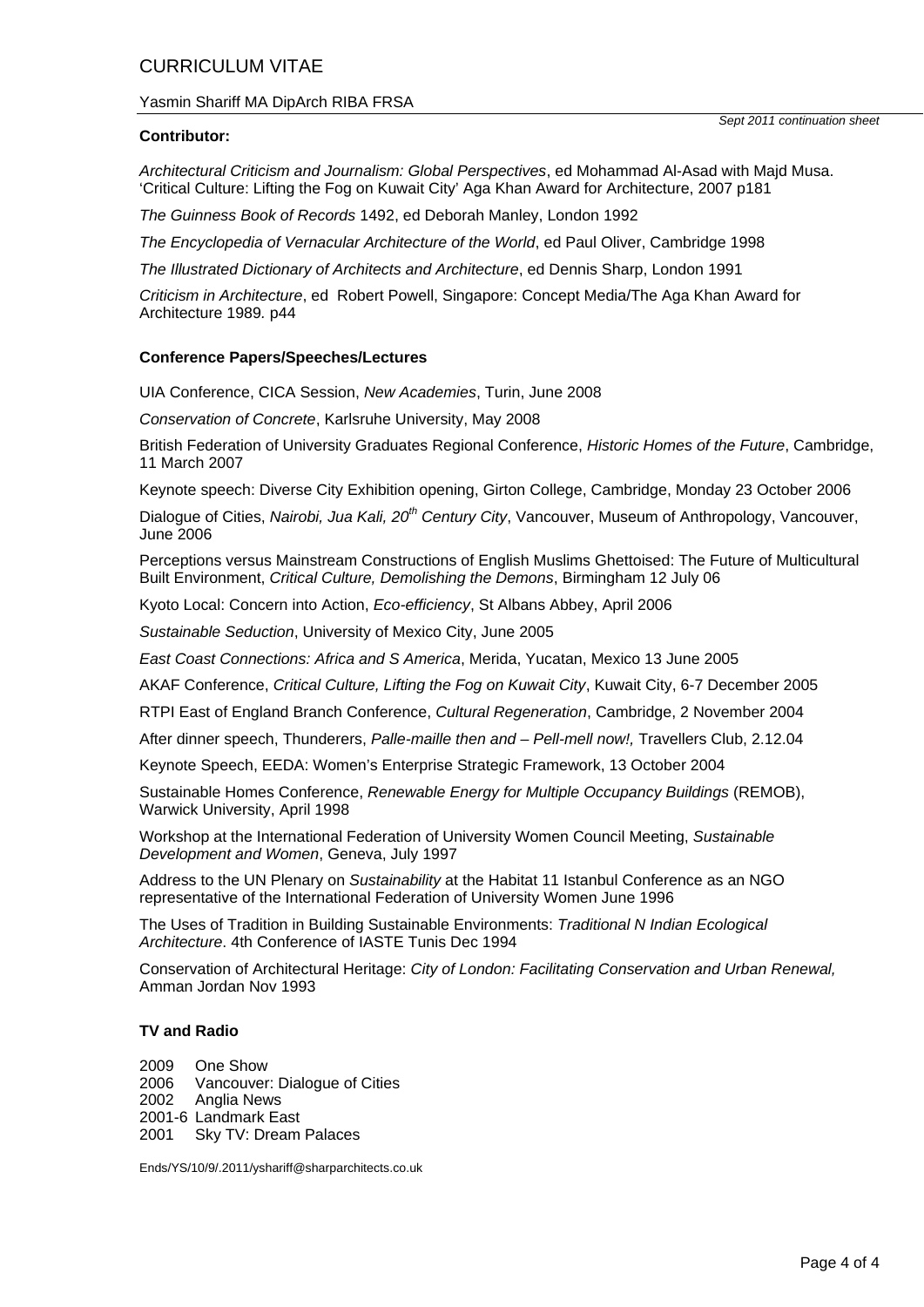

**DSA | Studio Downie** Joint competition entry for Attenborough Arts Centre.<br>Northwest with Downie Hungary UUIUSTEK THE PARTIES OF and the second contract of the contract of the contract of the contract of the contract of the contract of the contract of the contract of the contract of the contract of the contract of the contract of the contract of the Santiago Calatrava Top Trinity Bridge, Saferni<br>Lah Balase: Propert for the Reyal Academy journal for<br>the St Paul's / Tote Bridge<br>Balase: Bardine Reminuerus Bridge computation.



 $\begin{array}{ll} \textbf{Marfredi Nicoletti} \\ \textbf{Qens Run. Gredi Oern Brys Aebineenä isbiertä Maen} \\ \textbf{aux forä in any as we use of an Wback Poen to use Gerepeisen: Pvared bideve as series of Qgen Hogen.} \end{array}$ 





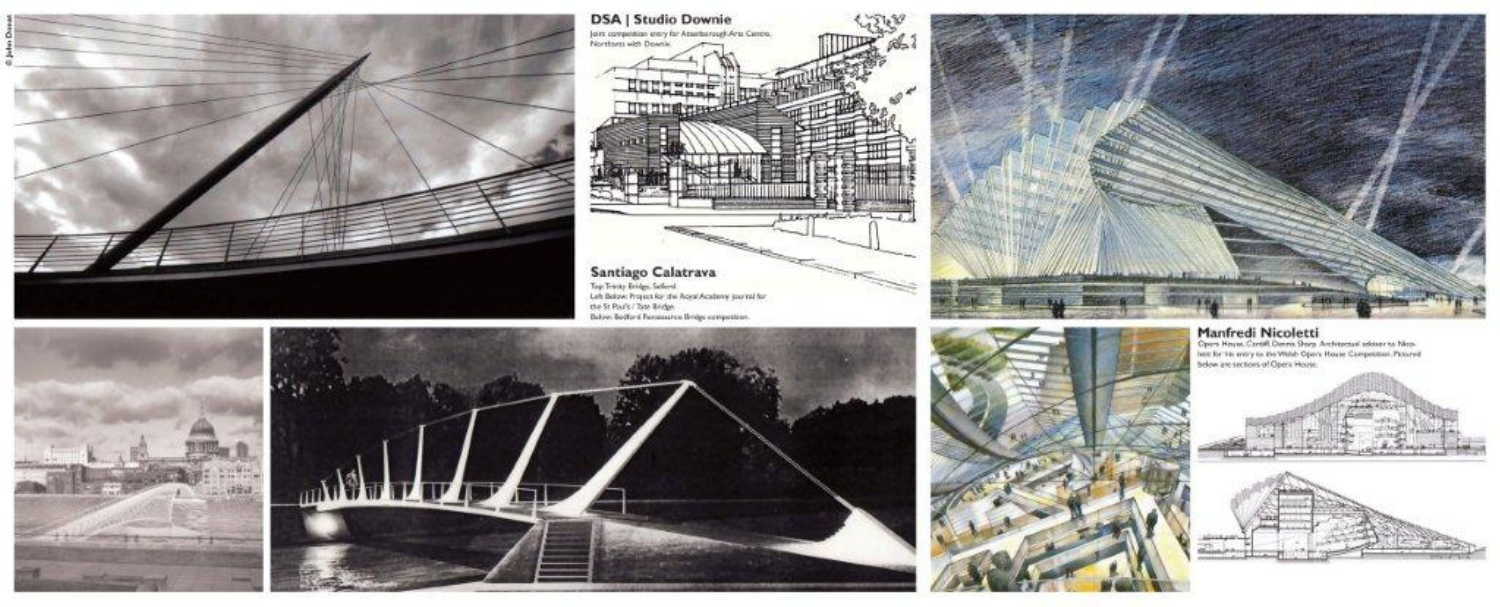

Sharp Cuts | RIBA 2003 The RIBA's Reconquestion subdiction for Dannes Shary's 70th Institutes Associng sarly exhibition work."



# Ken Yeang

Hampsh and Yeary's first exhibition in London was hald at The Building Centre, it incorporated a 'valar' celling shown a youtplayed (restal visitos cape) with a relationer jungle-theme.

#### RIBA · Charassed Architects

Derris Shorp Architects

**Bennis Sharp Anthinsots** 

| Woodcock Lodge Epping Groom

Herderd, SG13 8ND

T +44 20-1707 875255

P +44 (0) 707 875286

Ложен.

mid@dwpardstressinist

www.shirparchitects.co.uk

County Shares Mid Addition \$1800.

Same: Shank MA, Dip/ands ASIA

\* Exhibition design " Curatorial responsibility. \*Architectural investigation " Contennaire & servicers <sup>16</sup> Graphic design

#### Dennis Sharp Architects Herdord | London Exhibition Work 2

Dennis Sturp has spectalized in exhibition creation, design and curatership since 1962. He produced the controversial "Flew from the Slam' show at the Everyons' Bluezout Centre, fellowed in 1963. with the first exhibition on Neustap Rehabilitation' for the Cott Trust. Behen the lank of Dewey Stere Anderson, (DSA) to 1969 Dewey was a lounder incender of Audust St Albans While at the AA badesigned and curated many exhibitions including Brunash 1900, Odose, and Weinsar Housing, Fram the 1995). DSA have produced the Calattes and Kerokaes entraspectives, Cannell Ward and Lucas and evilylinings on Microletti Manuevon Richard Fretund, Hongaily and

Young, AVLAA etc. Stranging Japanese Young Anchissions was in Takeo, fastesting 16 Insurano Architectular was also seen. analystopidy in London, Planchester Briesal and Glasgow to 2008 Denois an-excessed with his DNA parener Years's Star# "Aucocyertem" at London's Canada House.



#### Vancouverisms | Canada House

*<u>INDEX A ROCKHAMB</u>* 

Above: A direct of the timber construction for the "Hincouncrisms" exhibition, Summery 2008; Cancels Massia in Trafeton; Senare, Ricks Rome for exhibitor to the Architecture Regioni Guida 2008. Cover: "Ameroverton" at Carach Hisuse Trafsbur Saurre London 3300 the external tunker sculpture.

Denus Storp Andrews is a multi disciplined practice grounded in the culture of architecture and design Week includes new buildings, are and post one based buildings, historic resunstant and re-use, Pariticle' type extensions, expert witness, integr sportingston of the publishing and stachic design.